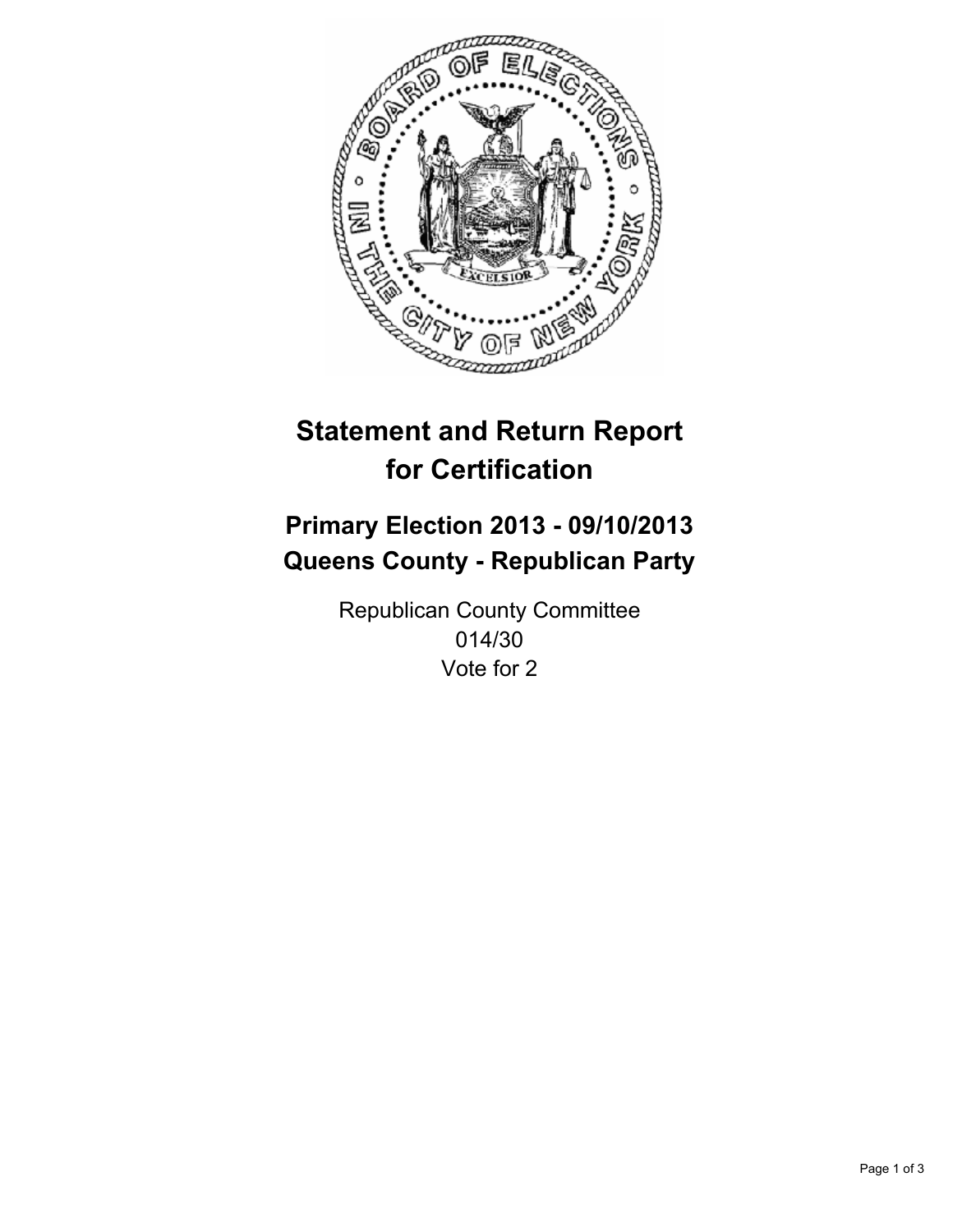

### **Assembly District 30**

| <b>EMERGENCY</b>            | 0        |
|-----------------------------|----------|
| ABSENTEE/MILITARY           |          |
| <b>FEDERAL</b>              | 0        |
| <b>SPECIAL PRESIDENTIAL</b> | 0        |
| <b>AFFIDAVIT</b>            | $\Omega$ |
| <b>RITA RONZO</b>           | 8        |
| KATHERINE NEUENDORF         | 9        |
| ROSEMARY A. IACOVONE        | 14       |
| VIRGINIA R. PIERDIPINO      | 9        |
| <b>Total Votes</b>          | 40       |